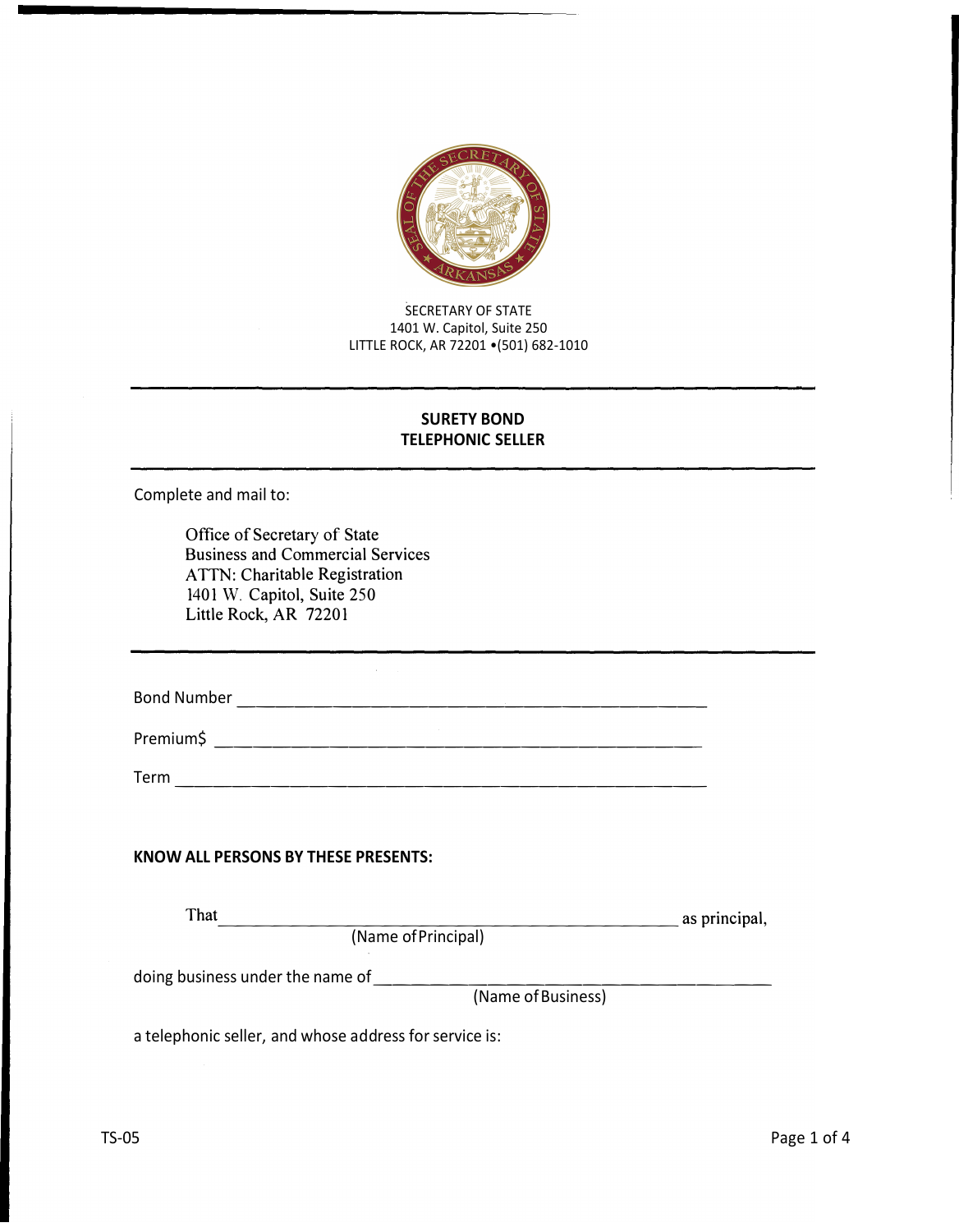| <b>MAILING ADDRESS</b>                                                                                   |                                                         |          |  |
|----------------------------------------------------------------------------------------------------------|---------------------------------------------------------|----------|--|
| <b>CITY</b>                                                                                              | SIAIE                                                   | ZIP CODE |  |
| and                                                                                                      | , a corporation authorized to transact a general surety |          |  |
| (Name of Surety)                                                                                         |                                                         |          |  |
| Business in the State of Arkansas, as surety, and whose address for service is<br><b>MAILING ADDRESS</b> |                                                         |          |  |

CITY STATE ZIP CODE

are held firmly bound to the State of Arkansas in the penal sum of Fifty Thousand Dollars (\$50,000), for the payment of which, we bind ourselves, our heirs, successors and assigns, jointly and severally, firmly these presents.

WHEREAS, the provision of Act 137 of 1993 §13(a) require that the principal file or have on file with the Consumer Protection Division a bond in the sum of \$50,000, this bond is executed and tendered in accordance therewith.

NOW, THEREFORE, the conditions of the foregoing obligation are that if the principal complies with the provisions of the Arkansas Deceptive Trade Practices Act. Ark. Code Ann. § 4-88-101 *et seq.,* and Act 137 or 1993 for regulation and registration of telephonic sellers, and pays all sums, and pays all damages occasioned to any person by unlawful acts, or omissions of the principal mentioned above, or of its agents or employees while action within the scope of their employment, then this obligation is to be void; otherwise, it is to remain in full force and effect.

PROVIDED HOWEVER, this bond is issued subject to the following express conditions:

- 1. This bond shall be deemed continuous in form and shall remain in full force and effect for all liabilities incurred before, and for acts, omissions, or causes existing or which arose before, the cancellation or withdrawal of the Surety from the bond.
- 2. This bond is executed by the Surety to comply with the provisions of Act 137 of 1993 and the Arkansas Deceptive Trade Practices Act. Ark. Code Ann. § 4-88-101 *et seq.,* said bond shall be subject to all of the terms and provisions thereof.
- 3. The aggregate liability of the Surety hereunder on all claims whatsoever shall not exceed the penal sum of this bond in any event.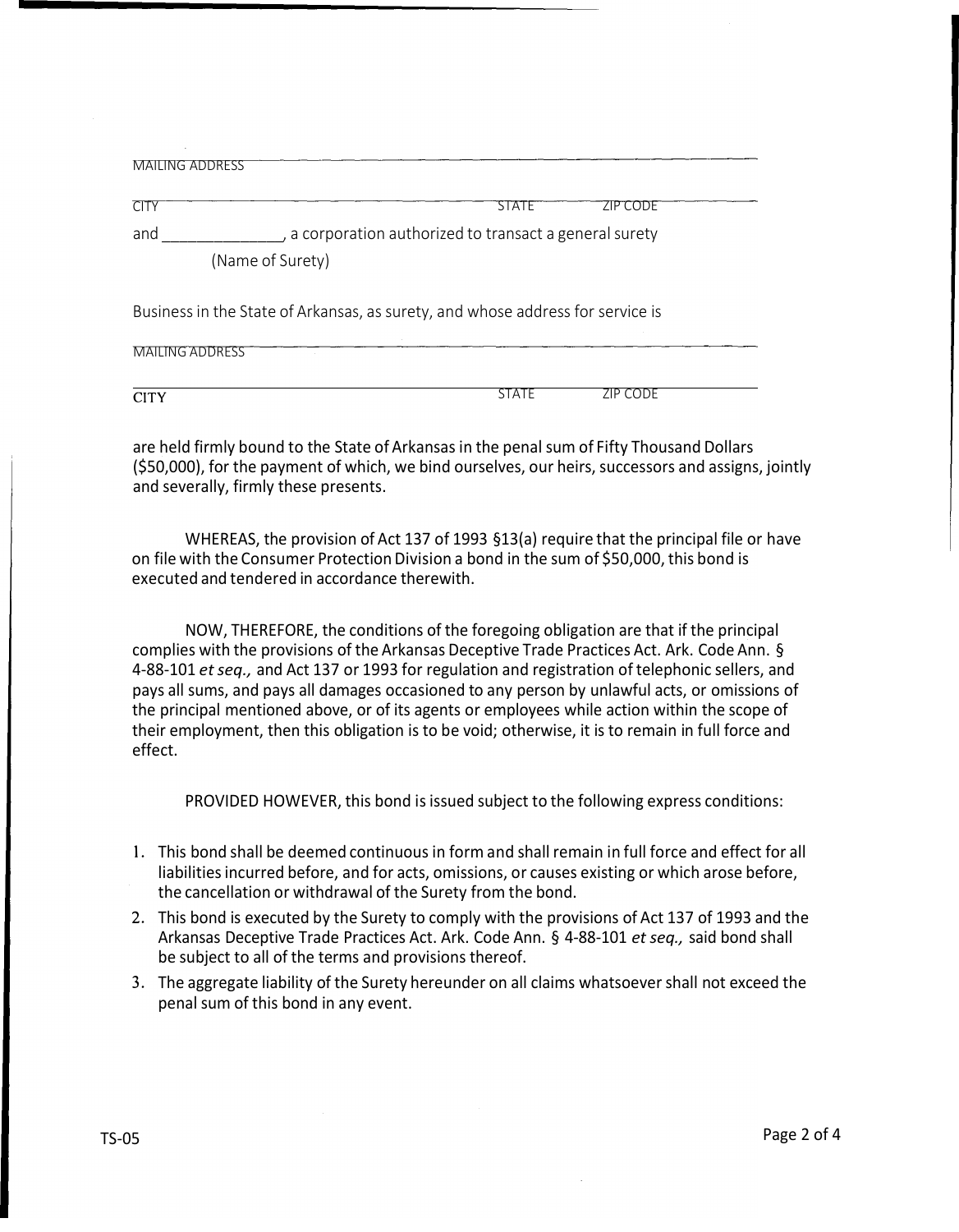| Signature of Officer for Business |
|-----------------------------------|
|-----------------------------------|

s Signature of Surety

Printed Name **Printed Name** 

Job Title/Position Job Title/Position

Address Address

This bond is executed under a unrevoked appointment or power of attorney.

I certify (or declare) under penalty under the laws of the State of Arkansas that the foregoing is true and correct.

Date Signed **Signature of Attorney In Fact for Surety** 

Printed Name of Attorney In Fact for Surety

| STATE OF         |       |
|------------------|-------|
|                  | ) ss. |
| <b>COUNTY OF</b> |       |

Subscribed and sworn to, before me, a Notary Public in, and for, said County and State, this \_\_\_day of \_\_\_\_\_\_\_, 20\_\_\_\_.

My Commission Expires:

\_\_\_\_\_/\_\_\_\_/\_\_\_\_\_\_\_\_\_

Signature of Notary Public

County of Residence

Printed Name

**NOTARY** 

STAMP or SEAL: